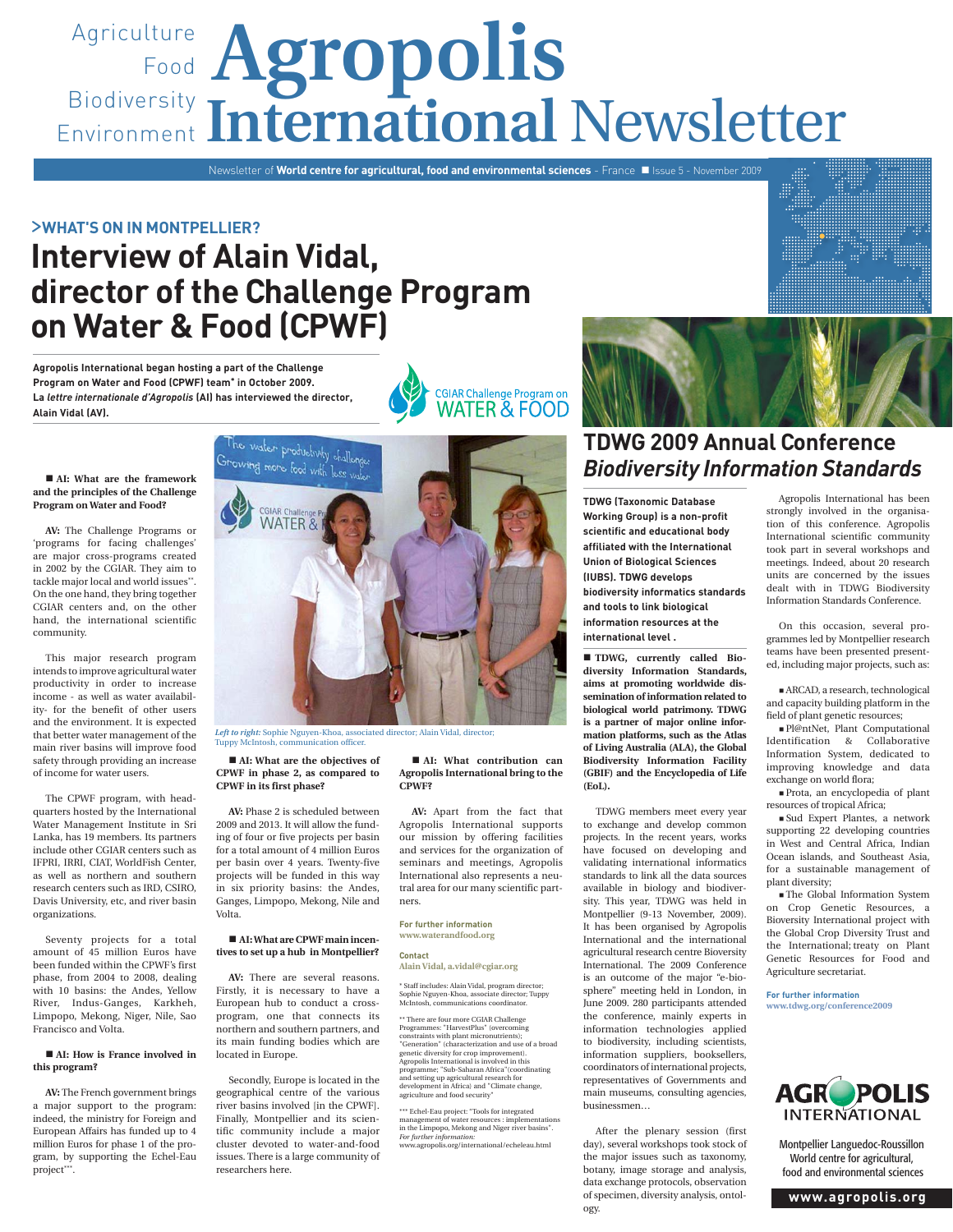### >**COOPERATION Creation of AgriNatura**

**AgriNatura is the European Alliance on Agricultural knowledge for Development** 

 **A unique entity gathers in Europe forces in the field of agricultural research and higher education for development. AgriNatura was born from the alliance between Natura association and Ecart; it gathers 36 universities and research institutes in Europe dedicated to agricultural research and education for development.**



Its aim is to collect the European expertise available in this field, e.g. more than 2000 researchers and lecturers over 19 European countries.

This new alliance is part of the continuous federative action led by Agropolis International. The Natura network was founded in 1988 by Louis Malassis, the Founding President of Agropolis. Agropolis International has always played an active part in this network and has been in charge of the General Secretariat between 1988 and 1990, and also between 2001 and 2004.

This tradition is still going on, as AgriNatura's president is now Didier Pillot (Montpellier SupAgro).

*The first general meeting will take place the week before the World conference on agricultural research for development (GCARD), scheduled in March 2010, at Agropolis International (Montpellier).*

**For further information Association NATURA: www.agrinatura.eu GEIE Ecart: www.ecart-eeig.org AgriNatura : www.agrinatura.eu Contact: Didier Pillot, didier.pillot@montpellier.supagro.inra.fr**

### >**LOOKING FOR PARTNERSHIPS European project HighTech Europe**

**Agropolis International is involved in the European project HighTech Europe, a 'European Network for integrating novel technologies for food processing'.**

 **In partnership with UMR IATE (***Ingéniérie des agropolymères et technologies émergentes***/Cirad, Inra, Montpellier SupAgro, UM2)**  and competitiveness cluster **Q @ L I - M E D i t e r r a n é e w h i c h represents the firms in this field, Agropolis International takes part in the HighTech Europe project financed in the framework of the 7th PCRDT.**

The project aims at setting up a high-level network with 23 partners in 13 countries.

It is coordinated by the German institute for food technologies; its main objectives include:

 $\blacksquare$ Identification of key technologies, either strategic and/or emerging ones in the field of agrofood with possible innovative interest; Setting up tools allowing innovative firms to get an easier access to these

technologies including economic,

financial, law and ethics issues; Setting up a programme dealing with dissemination and training for young scientists aiming at integrating new participants in the high-level network in order to turn it into a permanent (virtual) European Agrofood Institute;

 Long term integration of European research in the field of food sciences/ food processing.

 **Gilles Bœuf and Michel Lebrun have been appointed respectively as chairman and deputy-chairman of the Agropolis agro-environment Scientific** 

**and Technical Committee.**

In June, Gille Boeuf, Chairman of the *Muséum national d'Histoire naturelle* and a researcher in the laboratory 'Models in cell and evolutive biology' (CNRS, *Université Pierre et Marie Curie*) has been appointed President of the Scientific and Technical Committee; Michel Lebrun, director of the tropical and Mediterranean symbiosis laboratory (UM2/ IRD/ CIRAD/INRA/ Montpellier SupAgro) has been appointed deputy-chairman. The Scientific and Technical Committee is a consultative

More over, a white book for political decision makers and regulation bodies is to be issued on 'high-tech' agrofood technologies.

**For further information www.hightecheurope.com**

**UMR IATE http://umr-iate.cirad.fr**

tool dealing with strategic issues and prospective studies for the benefit of the local scientific community and its associated partners, aiming

at providing information to decision makers by supplying surveys and giving opinions on the major challenges for the society and their consequences in the field of research and higher education.

The activities of the STC will be presented in the next issue of *Lettre Internationale.*

**En savoir plus :** www.agropolis.fr/actualites/actu-comitescientifique-technique-cst.html

**Contact** Fabien Boulier, boulier@agropolis.fr **>SERVICES**

### **The Europe Committee: a tool for the scientific community**

**Initiated by Agropolis International in 2002, the Europe Committee gathers about 40 persons in charge of the follow up of European projects involving the local research and higher education institutions and their partners.**

#### The Committee aims at:

 **facilitating the work** of the persons in charge of European projects thanks to the exchange of information and expertise as regards project design and management; **increasing research teams awareness** by the organisation of conferences, information sessions and workshops on European programmes, in order to encourage a broader participation of research teams in these programmes.

In 2009, three conferences have been organised; they gathered more than **150 persons** and focused on several themes of the 7th PCRDT programme: "health, agriculture and food, environment, energy, nanotechnologies" as well as cross programmes IDEES and Research for the benefit of SME.

#### **For further information**

**www.agropolis.org/international/europe.html**

**Contact**

**Fabien Boulier, boulier@agropolis.fr**

### >**TRAINING**

### A new engineer's course **Sustainable Agricultural and Agrofood Systems in Southern countries (SAADs)**

resources.

■ Open to students with a 2-year **degree (Bac+2) this course lasts 3 years; it is divided in two parts: a common course (18 months) and a specialisation course (18 months).**

This course aims at training high level executives able to offer their multidisciplinary, practical and theoretical skills to the numerous stakeholders (farmers, professional bodies, agrofood firms, local authorities, NGOs…) in order to optimise the production and processing of agri-

### >**JUST PUBLISHED**

8<sup>th</sup> thematic file published by Agropolis International **"Soil, earth's living skin"** 



 **This issue aims at highlighting the role hi of Earth Sciences in of the development of th human** societies **(June 2009, 52 pp.).** 

clothing for people

 Soils regulate biogeochemical nutrient and pollutant cycling

 Soils are living environments that harbour multifunctional organisms

 Soils maintain an evolutionary cord of ecosystems and humankind.

This document also informs on the training courses related to this issue. It is certified by the French committee of the International Year of Planet Earth.

Agropolis International gathers several hundreds of scientists involved in soil research and training; it represents a major centre of activities in this field in Europe.

Each issue of "*Les dossiers d'Agropolis International*" series is dedicated to a broad scientific theme; its objective is to provide a synthetic and easy access to the presentation of the skills and the potentiality available in this community, thus facilitating contacts for the development of scientific and technical exchanges and cooperations.

cultural and food products in tropical and Mediterranean areas while encouraging the sustainable management of environmental and society

The students have two choices: Rural and agricultural development in Southern countries (DARS) Agrofood industries in Southern

**http://irc.supagro.inra.fr/formations/**

countries (IAAS). **For further information**

**ingenieur-saads-177.html**

**Download 8th issues and previous issues http://www.agropolis.org/publications/ thematic\_files.html**

### **La Lettre internationale d'Agropolis**

**Director in chief:** Bernard Hubert **Chief editor:** Michel Salas

**Coordinator:** Nathalie Villeméjeanne **Editorial board:** Fabien Boulier, Paula Dias, Éric Fargeas, Denis Lacroix, Yves Savidan, Michel Soulié **English version:** Paula Dias, Claudine Soudais **Layout and graphics:** Agropolis Productions **Printing:** Offset2000 (France) - **N°ISSN** 2100-2398

**Agropolis International,**  Avenue Agropolis, 34394 Montpellier CEDEX 5, France Tel.: +33 (0)4 67 04 75 75 - Fax.: +33 (0)4 67 04 75 99 agropolis@agropolis.fr - www.agropolis.org





# **>IN SHORT**



**Pôle Q@LI-MEDiterranée www.qalimediterranee.fr**

Table of content includes five chapters:

Soils produce food and

Soils regulate inland water flow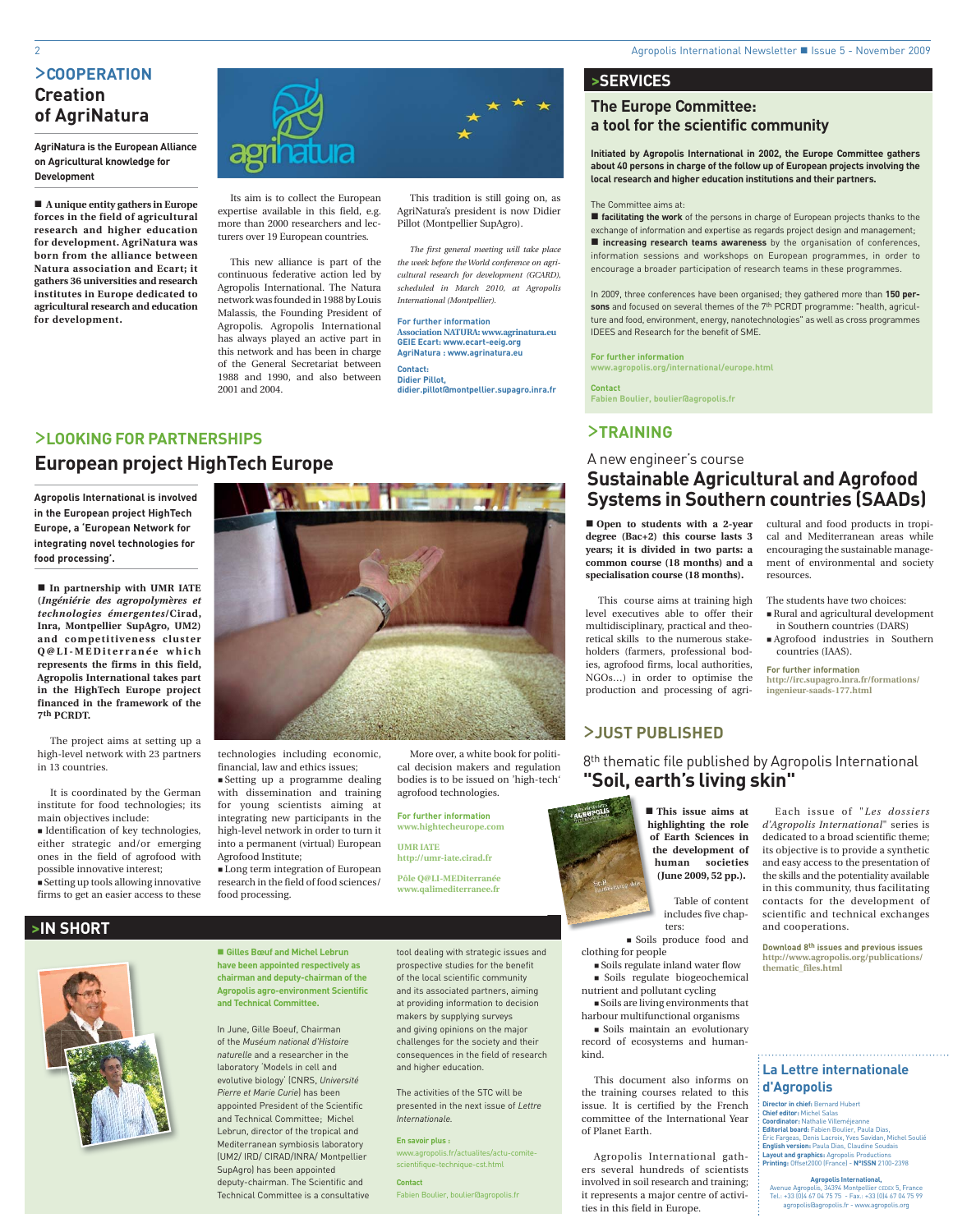### >**ZOOM A Mediterranean Observatory on Environment (OSU-OREME)**

 **The Mediterranean region, particularly the Languedoc-Roussillon, is a sensitive area due to its geological, hydrological and biological characteristics, and also due to its coastal and interface-like situation between arid and temperate ecological regions, which can amplify its response to climatic changes.**

The systematic observation of natural environment is necessary to study natural hazards and global change: it allows fundamental research to determine adequate markers, to monitor hazards and global change, and to develop strategies of remediation.

The synergy between observation and modelling, gathering together quality of input data, model quality and quality of calculations, showed

that planetary changes are inevitable.

The OREME will have to build links between scientific communities - ecology, biodiversity, sciences of the universe - to collect, integrate and share heterogeneous but complementary data issued from these fields, showing correlations that could not be detected before.

This new Mixed Service Unity (*Unité Mixte de Service*, UMS), directed by Nicolas Arnaud, federates six Mixed Research Units (Unités Mixtes de Recherche, UMR): *Géosciences*  Montpellier, *Hydrosciences* Montpellier, *Ecosystèmes Lagunaires*  (Ecolag), *Centre d'Ecologie Fonctionnelle et Evolutive* (CEFE), *lnstitut des Sciences de l'Evolution* (ISEM), *Centre de Bio-archéologie et Ecologie* (CBAE).

It is an integrated tool of great visibility (linking research, observation of natural environment and training) on environmental challenges, as well as a regional intermediary for national strategies.

**AGROPOLIS** 

**INTERNATIONAL** International Association of Agricultural Information Specialists **IAALD XIIIth World Congress** 26-29 April 2010, Montpellier, France

**Scientific and Technical Information** and Rural Development **Highlights of Innovative Practices** 



It covers subjects as varied as GPS observation, karstic water, erosion, coastal shallow waters, Mediterranean ecosystems, fauna and flora, animal or plant communities, population dynamics of model organisms (plants, mosquitoes, amphibians, reptiles, birds...)

It has been inaugurated on September 15<sup>th</sup> by UM2, IRD, and the INSU and INEE institutes of CNRS.

On September, at the *Maison de la Télédection* at Montpellier, was held the first prospective meeting on ¨Environmental data: creation, use and sharing¨, co-organised by UMR Tetis.

**For further information Contributions: http://tetis.teledetection.fr OREME: www.oreme.univ-montp2.fr**

**Contact Marie-Odile Pietrusiak, Marie-Odile.Pietrusiak@gm.univmontp2.fr**

\* OSU : *Observatoire des sciences de l'Univers*

### >**JUST PUBLISHED**

### **Scientific and Technical Information (STI)**  facing the issues of high-level research and training

 **A leaflet has just been issued to present STI competencies and activities available in the agroenvironment scientific cluster of Montpellier and its region.**

#### It includes:

- Information on Agropolis Scientific and Technical Information Committee (STIC);
- **Flagship issues**
- Contacts in libraries and documentation centres of the institutions and research teams related to the issue.

The STI network was created 20 years ago; it gathers 250 information and documentation specialists in 40 documentation centres and editing departments in the Languedoc-Roussillon region.

**For further information www.ist.agropolis.fr**

**Contact Chantal Salson, salson@agropolis.fr**

### Co-organized by IAALD and Agropolis International. 26-29 April 2010, Montpellier

### **XIIIth World Congress** *(International Association of Agricultural Information Specialists)*

**In 2010 Montpellier (France) will host the IAALD XIII<sup>th</sup> World Congress: the IAALD association is a worldwide network for the exchange of know-how and knowledge between agricultural information specialists of which AI is a member. Most members are English speakers.**

#### **Highlights of Innovative Practices**

The renewed worldwide interest in agriculture and in issues relating to food crises in different parts of the world has highlighted the need for providing quality information to actors in rural development. Scientific and Technical Information Specialists can help provide this information by sharing and pooling their knowledge and know-how.

This Congress, organized by IAALD and Agropolis International, will promote fruitful exchanges between information specialists and the actors of rural development who face key challenges in agriculture.

**Registration and further information http://iaald2010.agropolis.fr**

**Contact iaald2010@agropolis.fr**

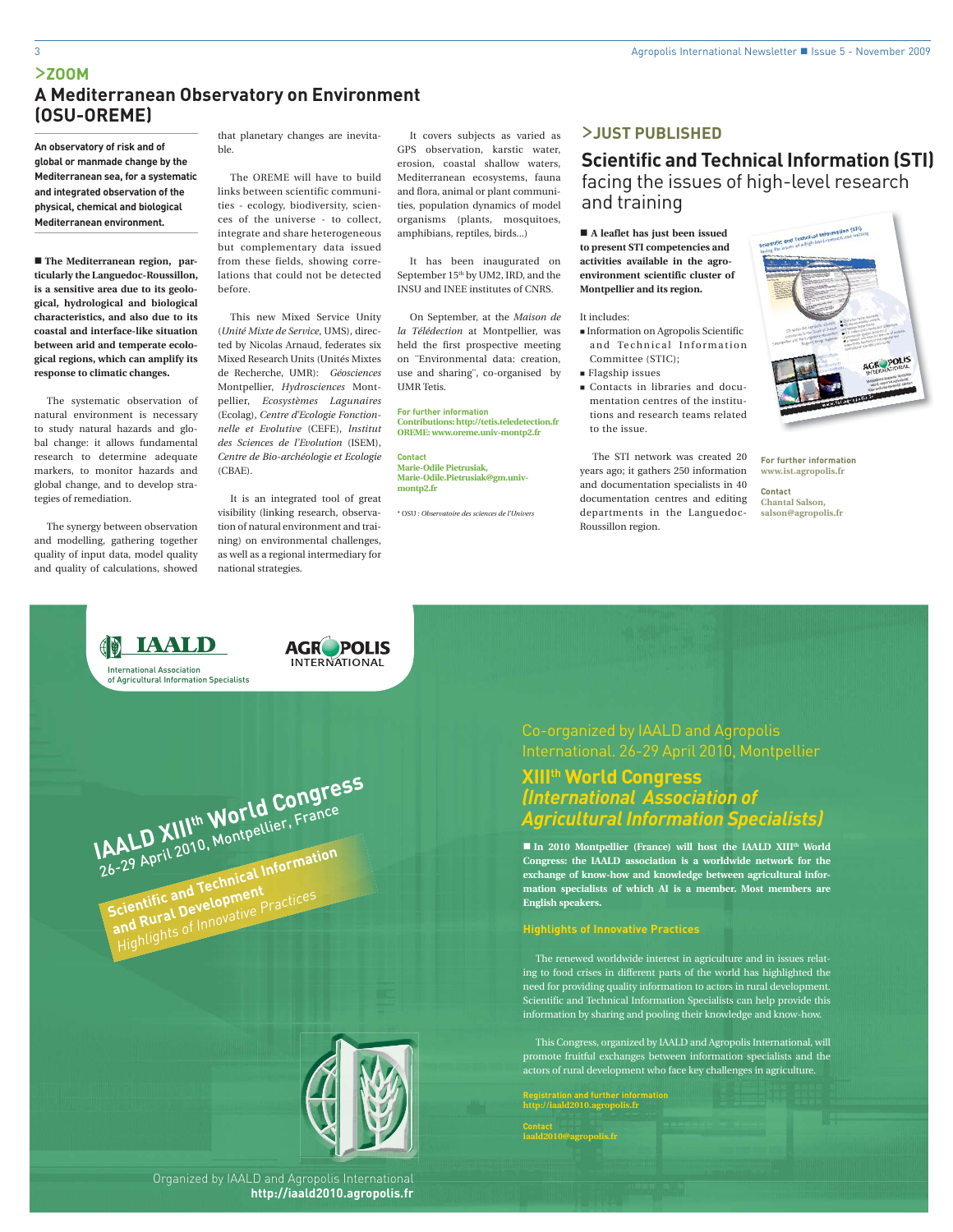# d'**Agropolis** Agriculture Lettre internationale Alimentation Biodiversité Environnement

Bulletin trimestriel du **campus mondial** des **sciences vertes** - France Numéro 5 - Novembre 2009

### >**ÇA SE PASSE À MONTPELLIER**

# **Entrevue avec Alain Vidal, directeur du** *Challenge Programme on Water & Food* **(CPWF)**

**Agropolis International accueille dans ses murs depuis octobre dernier une partie de l'équipe de direction\* du** *Challenge Programme « Water and Food »* **(CPWF). La** *Lettre internationale d'Agropolis* **(AI) a souhaité en savoir plus en interviewant le directeur du programme, Alain Vidal (AV).**



#### ■ AI : Quels sont le cadre et les **principes du CPWF ?**

**AV :** Les Challenge Programmes ou « Programmes pour relever les défis » sont des grands programmes transversaux créés, depuis 2002, par le GCRAI (Groupe Consultatif pour la Recherche Agricole Internationale). Ils ont pour ambition de s'attaquer à des problèmes mondiaux et régionaux d'importance décisive\*\*. Ils associent, d'une part, des centres du GCRAI et, d'autre part, la communauté scientifique internationale.

Le *Challenge Programme Water and Food* est un grand programme de recherche qui vise à améliorer la productivité de l'eau utilisée pour l'agriculture afin d'augmenter les revenus et la disponibilité en eau pour les autres utilisateurs et l'environnement. Il s'agit, grâce à une meilleure gestion de l'eau à l'échelle de grands bassins, d'améliorer la sécurité alimentaire via une augmentation du revenu des usagers de l'eau.

Le CPWF dont le siège est accueilli par l'IWMI (Sri Lanka) associe d'autres centres du GCRAI (IFPRI, IRRI, CIAT, WorldFish Center), des centres de recherche du Nord et du Sud (IRD, CSIRO, Université de Davis…) et des organismes de bassin, soit au total 19 signataires.

70 projets de recherche pour un montant total de 45 millions d'euros ont été financés lors de la phase 1 du CPWF (2004-2008) sur dix bassins versants : Andes, Fleuve Jaune, Indus-Gange, Karkheh, Limpopo, Mekong, Niger, Nil, Sao Francisco et Volta.

#### **AI : Quel est le rôle de la France dans ce cadre et dans ce programme ?**

**AV :** L'appui du gouvernement français dans le CPWF est majeur : en effet, le financement du ministère des Affaires étrangères et européennes, à travers le projet Echel-Eau\*\*\*, s'est élevé à 4 millions d'euros pour la phase 1 du projet.



*De gauche à droite :* Sophie Nguyen-Khoa, Directrice Associée ; Alain Vidal, Directeur ; Tuppy McIntosh, Responsable de la Communication.

 **AI : Quels sont les objectifs du CPWF 2 par rapport à ceux du CPWF 1 ?**

La phase 2 du CPWF, prévue entre 2009 et 2013, prévoit le financement de quatre à cinq projets par bassin pour un montant global de 4 millions d'euros par bassin sur quatre ans. Ainsi, 25 projets seront financés, sur six bassins prioritaires : Andes, Gange, Limpopo, Mekong, Nil et Volta.

#### **AI : Quelles sont les motivations du CPWF pour installer une antenne à Montpellier ?**

**AV :** Il y a plusieurs raisons à cela. Tout d'abord, il était essentiel d'avoir, en plus de notre siège au Sri Lanka, un hub européen pour piloter un programme transversal qui associe partenaires du Nord et du Sud et pour lequel l'essentiel des bailleurs de fonds sont localisés en Europe.

Ensuite, l'Europe occupe une position géographique centrale par rapport aux différents bassins étudiés. Enfin, Montpellier et sa communauté scientifique constituent un pôle majeur sur la thématique « eau et alimentation ». Il y a, localement, une importante communauté de chercheurs.

#### **AI : Que peut apporter Agropolis International au CPWF ?**

**AV :** Au-delà du fait qu'Agropolis International facilite notre mission via la mise à disposition d'infrastructures et de services pour l'organisation de séminaires et de réunions, l'association représente également un espace de neutralité pour nos partenaires scientifiques.

#### **En savoir plus www.waterandfood.org**

#### **Contact Alain Vidal, a.vidal@cgiar.org**

\* 3 personnes sont présentes : Alain Vidal, directeur ; Sophie Nguyen-Khoa, directrice associée ; Tuppy McIntosh, responsable de la communication

\*\* Il existe quatre autres *Challenge Programmes* : « HarvestPlus » (amélioration des contenus en micronutriments des plantes) ; « Generation » (caractérisation et utilisation d'une grande diversité génétique pour l'amélioration variétale des cultures), challenge Programme dans lequel Agropolis International s'est investi, « Afrique subsaharienne » (coordination et mise en œuvre de la recherche agricole pour le développement en Afrique), et « Changement climatique, agriculture et sécurité alimentaire ».

\*\*\* Projet Echel-Eau « Outils de gestion intégrée des ressources en eau : applications aux bassins du Limpopo, du Mékong et du Niger ». *En savoir plus :* 

www.agropolis.fr/international/echel\_eau.html



## **Conférence TDWG** *Biodiversity Information Standards*

**Le TDWG** *(Taxonomic Database Working Group)* **est une organisation scientifique et éducative à but non lucratif affiliée à l'Union internationale des sciences biologiques (IUBS).**

 **TDWG, aujourd'hui dénommée**  *Biodiversity Information Standards,*  **a pour objectif de renforcer et faciliter les collaborations internationales entre les divers projets de bases de données biologiques. Il s'agit ainsi de promouvoir une diffusion très large, à l'échelle de la planète, d'informations concernant le patrimoine mondial en matière d'organismes biologiques. Le TDWG est partenaire de plusieurs plates-formes majeures : the Atlas of Living Australia (ALA), the** *Global Information Facility* **(GBIF) et**  *Encyclopedia of Life.*

Les membres de TDWG se réunissent chaque année pour échanger et développer des projets communs. Ces dernières années, les travaux ont mis l'accent sur le développement et la validation de standards internationaux d'information permettant de lier toutes les sources de données disponibles en biologie et biodiversité.

 Cette année, la réunion du TDWG a eu lieu à Montpellier, du 9 au 13 novembre. Elle était organisée par Agropolis International et le centre international de recherche agricole *Bioversity International*.

La conférence 2009 s'inscrivait dans la suite logique de l'importante réunion 'e-biosphere' qui s'est tenue à Londres, en juin dernier. 280 participants, spécialistes en technologies de l'information appliquées à la biodiversité - scientifiques, fournisseurs d'information, libraires, coordinateurs de projets internationaux, représentants de gouvernements et des principaux musées, cabinets de consultants, industriels... - ont participé à la conférence. Après une première journée plénière, la conférence s'est déroulée sous forme d'ateliers

permettant de faire le point sur les sujets les plus importants du moment tels que la taxonomie, la botanique, le stockage et l'analyse d'images, les protocoles d'échange de données, l'observation de spécimens, l'analyse de la diversité, l'ontologie…

Agropolis International s'est fortement impliqué dans l'organisation de cette conférence. La communauté scientifique du pôle Agropolis a participé de manière active aux différents ateliers et réunions. En effet, près de 20 unités de recherche et environ 500 scientifiques sont concernés par la thématique de la conférence *TDWG Biodiversity Information Standards*.

Cette conférence a été l'occasion de présenter plusieurs programmes conduits par des équipes montpelliéraines parmi lesquels de grands projets structurants : projet ARCAD, plate-forme technologique et de renforcement des capacités dans le domaine de la génétique des plantes; Pl@ntNet, système d'information collaboratif, assisté par ordinateur, pour l'identification variétale des plantes ; PROTA, projet d'encyclopédie des ressources en plantes utiles en Afrique tropicale ; Sud Expert Plantes, réseau d'experts de 22 pays d'Afrique (Centre et Ouest), des îles de l'Océan Indien et du Sud-Est asiatique pour une gestion durable de la biodiversité des plantes ; projet GIGA sur le système global d'information des banques de gènes des plantes cultivées conduit par *Bioversity International* avec le *Global Crop Diversity Trust* et le Secrétariat du Traité International pour les ressources génétiques alimentaires et agricoles (ITPGRFA).

**En savoir plus (en anglais) www.tdwg.org/conference2009**



Montpellier Languedoc-Roussillon Campus mondial des sciences vertes

**www.agropolis.fr**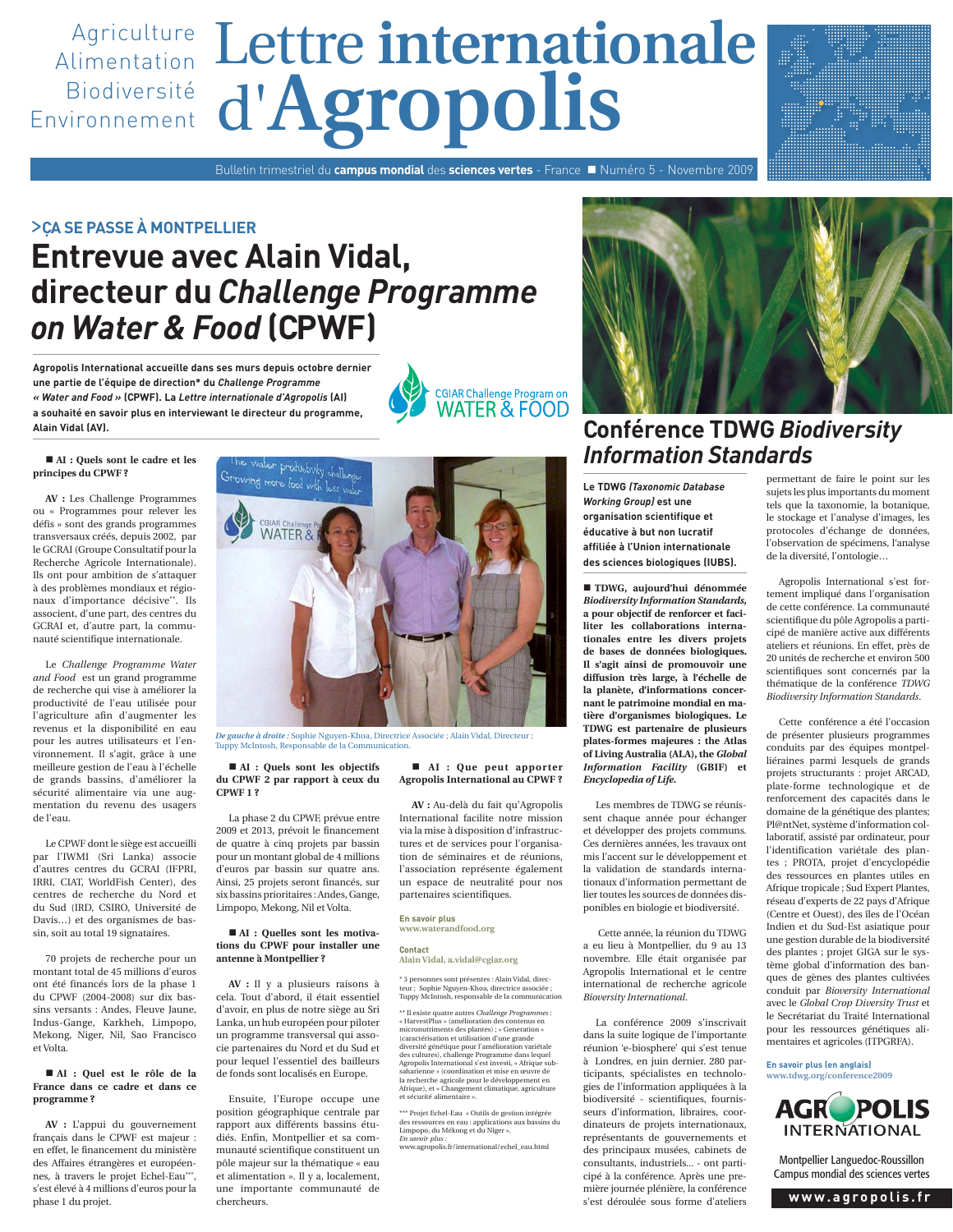### >**COOPÉRATION Naissance d'AgriNatura**

### **AgriNatura est l'alliance européenne dans le domaine des connaissances agricoles pour le développement**

 **Une entité unique rassemble depuis peu, en Europe, les forces de recherche et d'enseignement supérieur agricole pour le développement. AgriNatura est née de l'alliance de l'association NATURA et du Groupement européen d'intérêt économique Ecart. Elle rassemble désormais trente-six universités et organismes de recherche européens dédiés à la recherche et à l'enseignement agricoles pour le développement.** 



Son objectif est de rassembler l'expertise européenne disponible dans ce domaine, soit plus de 2 000 chercheurs et enseignants-chercheurs de dix-neuf pays européens.

Cette nouvelle alliance s'inscrit dans la continuité de l'action fédératrice d'Agropolis International. Le réseau NATURA a été fondé dès 1988 à l'initiative de Louis Malassis, président fondateur d'Agropolis. Agropolis International s'est toujours impliqué dans ce réseau européen, assurant notamment le Secrétariat général de 1988 à 1990 et de 2001 à 2004.

Cette tradition se perpétue, la présidence d'AgriNatura étant assurée par Didier Pillot (Montpellier SupAgro).

2 La lettre internationale d'Agropolis Numéro 5 - Novembre 2009

*La première assemblée générale d'Agri-Natura se tiendra la semaine précédant la Conférence mondiale sur la recherche agricole pour le développement (GCARD), en mars 2010, à Agropolis International.*

#### **En savoir plus**

**Association NATURA : www.agrinatura.eu GEIE Ecart : www.ecart-eeig.org AgriNatura : www.agrinatura.eu** 

#### **Contact : Didier Pillot,**

**didier.pillot@montpellier.supagro.inra.fr**

### >**RECHERCHE EN PARTENARIAT Projet européen HighTech Europe**

**Agropolis International est engagé dans le projet européen HighTech Europe "Réseau pour l'intégration des nouvelles technologies dans les procédés agro-alimentaires-***"European Network for integrating novel technologies for food processing"*

 **En partenariat avec l'UMR IATE (Ingéniérie des agropolymères et technologies émergentes/ Cirad, Inra, Montpellier SupAgro, UM2) et le pôle de compétitivité Q@LI-MEDiterranée qui représente les entreprises du domaine, Agropolis International participe au projet HighTech Europe financé dans le cadre du 7ème PCRDT.**

Le projet vise à constituer un réseau d'excellence mobilisant 23 partenaires de 13 pays.

Coordonné par l'Institut allemand des technologies alimentaires, il a pour principaux objectifs :

 l'identification de technologies clés, stratégiques et/ou émergentes dans le domaine agro-alimentaire, ayant un potentiel en terme d'innovation ;

 la mise en place d'outils permettant aux entreprises innovantes un

Gilles Bœuf (en haut) et Michel Lebrun (en bas)



accès facilité à ces technologies, incluant des éléments sur les aspects économiques, financiers, juridiques et éthiques ;

 la mise en place d'un volet « vulgarisation et formation » à l'intention d'un public de jeunes scientifiques, l'objectif étant l'intégration dans le réseau d'excellence de nouveaux participants, en vue de sa pérennisation sous la forme d'un Institut (virtuel) Européen agroalimentaire. l'intégration dans une perspective de long terme de la recherche européenne dans le domaine des sciences des aliments / sciences des procédés.

De plus, un livre blanc sera élaboré à l'intention des décideurs politiques et d'instances de régulation sur les technologies agroalimentaires « high-tech ».

**En savoir plus UMR IATE http://umr-iate.cirad.fr**

**Pôle Q@LI-MEDiterranée www.qalimediterranee.fr**

**Site du projet www.hightecheurope.com**

## **>SERVICES**

# **Le Comité Europe : un outil au service**

**d'une communauté scientifique**

**Initié par Agropolis International en 2002, le Comité Europe réunit environ 40 personnes responsables du suivi des dossiers européens des organismes de recherche et d'enseignement supérieur de la région et de leurs partenaires.**

Les objectifs du comité sont de :

 **faciliter le travail** des chargés de mission Europe grâce à l'échange d'informations et d'expertise en matière d'élaboration et de gestion de projets ;

 **sensibiliser les équipes de recherche** en organisant des conférences, des journées d'information et des ateliers sur les programmes européens, en vue de favoriser une plus grande participation des équipes de recherche dans ces programmes.

Trois conférences ont ainsi été organisées en 2009. Elles ont rassemblé **plus de 150 personnes** et ont permis d'approfondir certains volets thématiques du 7ème Programme Cadre de Recherche et de Développement Technologique (PCRDT) : "santé, agriculture et alimentation, environnement, énergie, nanotechnologies" ainsi que les programmes transversaux IDEES et Recherche au profit des PME.

**En savoir plus : www.agropolis.fr/international/europe.html Contact : Fabien Boulier, boulier@agropolis.fr**

### >**FORMATION**

### Une nouvelle formation d'ingénieur à la rentrée 2009 **« Systèmes Agricoles et Agroalimentaires Durables au Sud » (SAADs)**

tal et sociétal.

Sud (DARS)

(IAAS). **En savoir plus**

 **Accessible aux étudiants de niveau BAC+2, ce cursus a une durée de trois ans est organisé en deux périodes : un tronc commun (18 mois) et une spécialisation (18 mois).**

Cette formation vise à former des cadres de haut niveau capables de mettre leurs compétences pluridisciplinaires, pratiques et théoriques au service de multiples acteurs (exploitations agricoles, organisations professionnelles, entreprises agroalimentaires, collectivités locales, ONG…) dans le but d'optimiser la production et la transformation de produits agri-

### >**VIENT DE PARAÎTRE**

### 8ème dossier thématique d'Agropolis International **« Le sol, épiderme vivant de la Terre »**



 **Ce dossier a pour objectif de mieux ob faire connaître le fa rôle que jouent les r Sciences de la Terre S dans le développement des sociétés humaines (juin 2009, 52 pages).** 

Au sommaire, cinq grands chapitres : les sols produisent l'alimentation et l'habillement des hommes ; les sols régulent l'écoulement des eaux continentales ; les sols régulent les cycles biogéochimiques des éléments nutritifs et des polluants ; les sols sont des milieux vivants dont les organismes assurent de nombreuses fonctions ; les sols enregistrent l'histoire des hommes et des écosystèmes.

Le document expose également l'ensemble des formations liées à la thématique. Ce dossier a été labellisé par le comité français de l'Année Internationale de la Planète Terre.

Pour mémoire, Agropolis International rassemble plusieurs centaines de scientifiques impliqués dans la recherche et l'enseignement sur les sols et constitue un pôle de premier plan au niveau européen.

coles et alimentaires en zones tropicales et méditerranéennes tout en favorisant une gestion durable des ressources sur le plan environnemen-

Les étudiants peuvent opter pour

Développement Agricole et Rural au

Industrie Agro Alimentaire au Sud

**http://irc.supagro.inra.fr/formations/**

l'une des deux spécialités :

**ingenieur-saads-177.html**

La série des "*dossiers d'Agropolis International*", dont chaque numéro est consacré à une grande thématique scientifique, vise à donner une présentation synthétique et facile à consulter des compétences et du potentiel présents dans notre communauté, facilitant ainsi les contacts et le développement d'échanges et de coopérations scientifiques et techniques.

**Téléchargement des Dossiers : www.agropolis.fr/publications/dossiers. html**

### **La Lettre internationale d'Agropolis**

**Directeur de la publication :** Bernard Hubert **Directeur de la rédaction :** Michel Salas **Coordination :** Nathalie Villeméjeanne **Comité de rédaction :** Fabien Boulier, Paula Dias, Éric Fargeas, Denis Lacroix, Yves Savidan, Michel Soulié **Comité de relecture :** Marie-Claude Kohler **Conception et réalisation :** Agropolis Productions **Impression :** Offset2000 (France) - **N°ISSN** 2100-2398

**Agropolis International,**  Avenue Agropolis, 34394 Montpellier CEDEX 5, France Tél. : +33 (0)4 67 04 75 75 - Fax. : +33 (0)4 67 04 75 99 agropolis@agropolis.fr - www.agropolis.fr

**et Technique (CST) Agropolis agroenvironnement…** En juin dernier, Gilles Bœuf, président du Muséum national d'Histoire naturelle et scientifique du laboratoire "Modèles en biologie cellulaire et évolutive" (Cnrs,

Université Pierre et Marie Curie) a été nommé président du CST. Dans le même temps, Michel Lebrun, directeur du laboratoire des Symbioses Tropicales et Méditerranéennes (UM2/ IRD/ Cirad/ Inra/ Montpellier SupAgro) s'est vu confier la vice-présidence.

 **Gilles Bœuf et Michel Lebrun désignés respectivement président et vice-président du Comité Scientifique** 

réflexion stratégique et prospective au service de la communauté scientifique régionale et des partenaires économiques associés, visant à éclairer les instances de décision par des analyses et des avis sur les grands enjeux de société et leurs conséquences pour la recherche et l'enseignement supérieur. Les activités du CST seront présentées dans un prochain numéro de la *Lettre Internationale.*

Le CST est un outil consultatif de

**En savoir plus :** www.agropolis.fr/actualites/actu-comitescientifique-technique-cst.html **Contact**

Fabien Boulier, boulier@agropolis.fr

**>EN BREF**